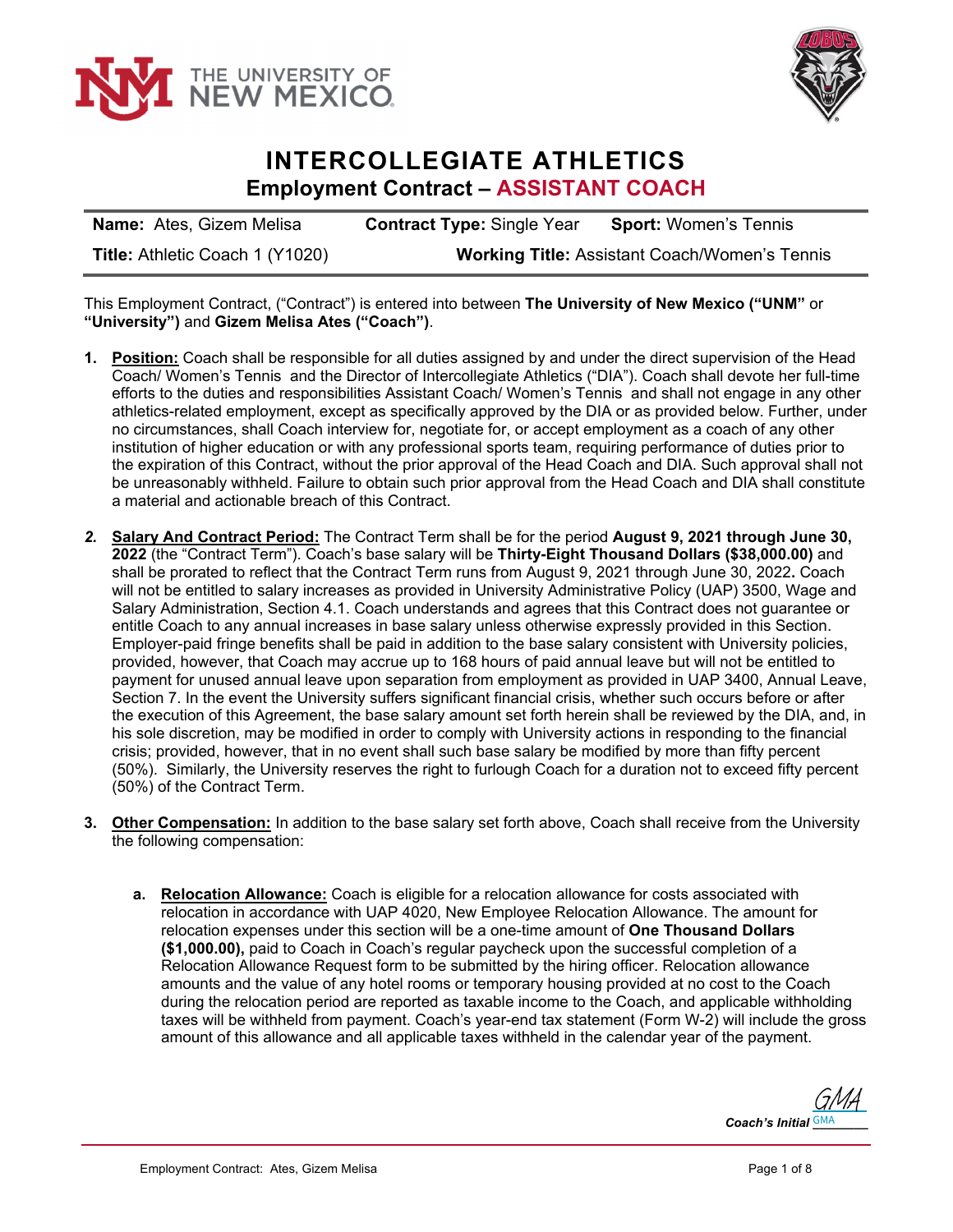If Coach fails to complete the Contract Term, Coach is required to repay a prorated portion of the allowance, proportional to the number of months remaining in the Contract Term. Coach also agrees and understands that reimbursement may be accomplished in whole or in part via deduction from Coach's final paycheck as permitted by New Mexico law, Section 50-4-2 NMSA (1978). The amount of the deduction will not exceed the minimum wages to which the Coach would be entitled under state and federal law. Coach further agrees and understands that if the deduction from Coach's final check does not reimburse the University in full for moving expenses paid to the Coach, Coach will reimburse the University the remaining balance within sixty (60) days of the termination date.

Coach understands agrees that all compensation set forth in this Section is subject to compliance with University policies and procedures, the Mountain West Conference (MWC) rules and regulations, and the NCAA policies and procedures.

- **4. Incentive Salary:** An incentive payment is a direct payment over and above the Coach's base salary, in an amount to be determined by the DIA subject to the approval of the University President or designee and subject to availability of funds. Coach is eligible for an incentive payment upon achieving performance criteria established by the DIA in his exclusive discretion, and which are subject to annual review and revision by the DIA. Coach will be eligible for such incentive salary payments after completing the Contract Term in which the incentive is earned. Incentive payments, if any, will be paid no later than **ninety (90)** days after the end of the Contract Term. In order to be eligible for incentive payments under this provision, Coach must be currently employed by the University at the time that the incentive payment is due. Coach understands and agrees that incentive payments, if any, are taxable compensation to Coach and that Coach is solely responsible for the tax consequences associated therewith.
- **5. Independent Income:** Subject to compliance with Athletics Department, University, MWC and NCAA policies, as currently in force and from time to time amended, and with advance written permission of the DIA, Coach may earn other athletics-related income during the period of this Contract only as set forth below. Coach understands and agrees that such activities are independent of Coach's University employment and the University shall have no liability or responsibility for any claims arising therefrom. Coach agrees to indemnify the University and hold it harmless from any claims arising out of any independent contractual or other business and/or employment arrangements with third parties. Coach's advance written requests pursuant to this Section shall include the sources and amounts of any independent income contemplated by this Section. Coach understands and agrees that Coach is solely responsible for any tax liability associated with such activities.

With the written permission of the DIA, Coach may organize and conduct or be employed by a camp, clinic, lessons, or sports league pursuant to the Athletics Department's summer camp policy. Coach understands and agrees to comply with all generally applicable University policies, NCAA and MWC rules, as well as the terms UNM Athletics' Camp Manual Policy and Procedures provided by the UNM Athletics Compliance office. Coach acknowledges that these policies, procedures and rules include, but are not limited to policies and rules regarding: licensing of University logos, trademarks, copyrighted material and the images and likenesses of University students and employees; income reporting; background checks; minors on campus; discrimination and harassment; and the appropriate use of University facilities. These activities are performed in addition to Coach's assigned duties and responsibilities, and shall not interfere with those assigned duties and responsibilities. Coach shall receive no compensation from the University in connection with these activities. Coach understands and agrees that Coach is solely responsible for any tax liability associated with such activities and that the University shall have no liability or responsibility for any claims arising therefrom. Coach shall be responsible for obtaining general liability insurance in accordance with insurance laws of the State of New Mexico, and will name the University as a third-party beneficiary of such insurance policies. Coach agrees to indemnify the University and hold it harmless from any claims arising out of any camprelated activities.

**6. Duties and Responsibilities:** Under the supervision and direction of the Head Coach/ Women's Tennis and the DIA, Coach shall be responsible for assisting the Head Coach to achieve, in an efficient and effective manner, the goals and objectives of the University's Intercollegiate Women's Tennis Program and the Department of Intercollegiate Athletics as established by the DIA. Said goals and achievements shall be in

> Coach's Initial **GMA** [GMA](https://secure.na2.echosign.com/verifier?tx=CBJCHBCAABAAudPFRS5iXnToYKQ3N9ku7fVdCMKk9i62)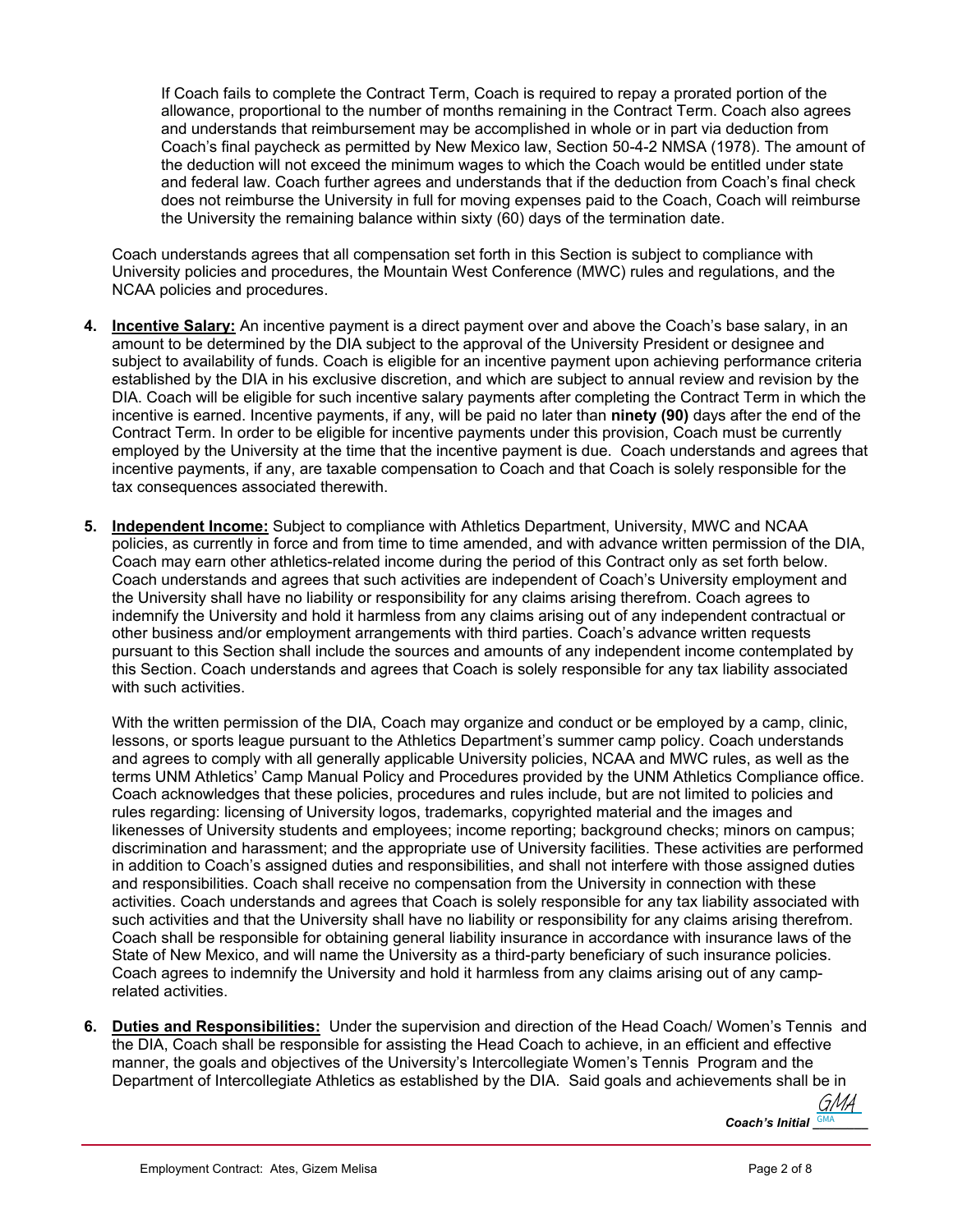concert with the mission of the Department of Intercollegiate Athletics and the University, including the planning development, implementation and maintenance of an NCAA Division I Women's Tennis program that is characterized by excellence, exemplified by academic achievement and development of character, maturity and a sense of fair play in Women's Tennis . To that end:

- **a.** Coach shall perform her duties and responsibilities under this Contract to the reasonable satisfaction of the Head Coach and DIA, including but not limited to, assisting the Head Coach in the recruitment of student athletes consistent with all NCAA and MWC regulations, coaching and instruction of student athletes as well as all responsibilities normally associated with and performed by an Assistant Coach to the Head Coach of an NCAA Division I Women's Tennis program at a member institution of the Mountain West Conference or other major NCAA Division I institution. Coach agrees to maintain a courteous and collegial working relationship with Athletics Department and University staff and faculty. Coach shall perform all duties set forth in this Contract and reasonably assigned by the Head Coach/ and DIA including, without limitation, assisting in the development and implementation of recruiting plans and strategies consistent with all applicable NCAA and MWC regulations; and, in general shall be responsible for evaluating, recruiting training conditioning, instructing, supervising, disciplining and coaching student athletes to prepare them to compete in the MWC and against college competition at the national level.
- **b.** Coach shall be responsible for assisting the Head Coach and use her best efforts to ensure that institutional control of the Women's Tennis program is sustained through the development, implementation and maintenance of a vigorous and effective program for compliance with all NCAA, and MWC regulations and bylaws, and all policies of the University.
- **c.** Coach shall act and speak positively about the University and the University's athletic programs in private and public forums.
- **d.** Coach shall perform her duties and responsibilities while comporting himself at all times in a professional and personal manner consistent with good sportsmanship and with the high moral, ethical and academic standards of the University and the Department, the MWC, and the NCAA.
- **e.** At no time shall Coach be involved in discreditable conduct that is inconsistent with professional standards of the University, or that is seriously prejudicial to the best interests of the University, or that violates the University's mission in a substantive manner.
- **f.** Coach shall exercise due care such that any personnel under her responsibility or supervision shall comport themselves in a similar manner.
- **g.** Coach shall make every reasonable effort to ensure that all student athletes' academic requirements are met in cooperation with and in support of the University faculty and administration.
- **h.** Coach recognizes and supports the importance to the University of its academic policies, standards and requirements and Coach hereby agrees to abide by and support these and any future academic standards adopted by the University, in all aspects of her duties and set forth herein.
- **i.** Coach shall not disclose or use any secret, proprietary, or confidential information about the University or its business affairs or activities, all of which shall be deemed "confidential information," except during the term hereof and then only for the benefit of the University.
- **j.** Coach, as a recognized and notable spokesperson for intercollegiate athletics and education, shall support the University administration mission, policies and decisions, in all of her dealing and activities with the public

Coach's Initial **GMA** [GMA](https://secure.na2.echosign.com/verifier?tx=CBJCHBCAABAAudPFRS5iXnToYKQ3N9ku7fVdCMKk9i62)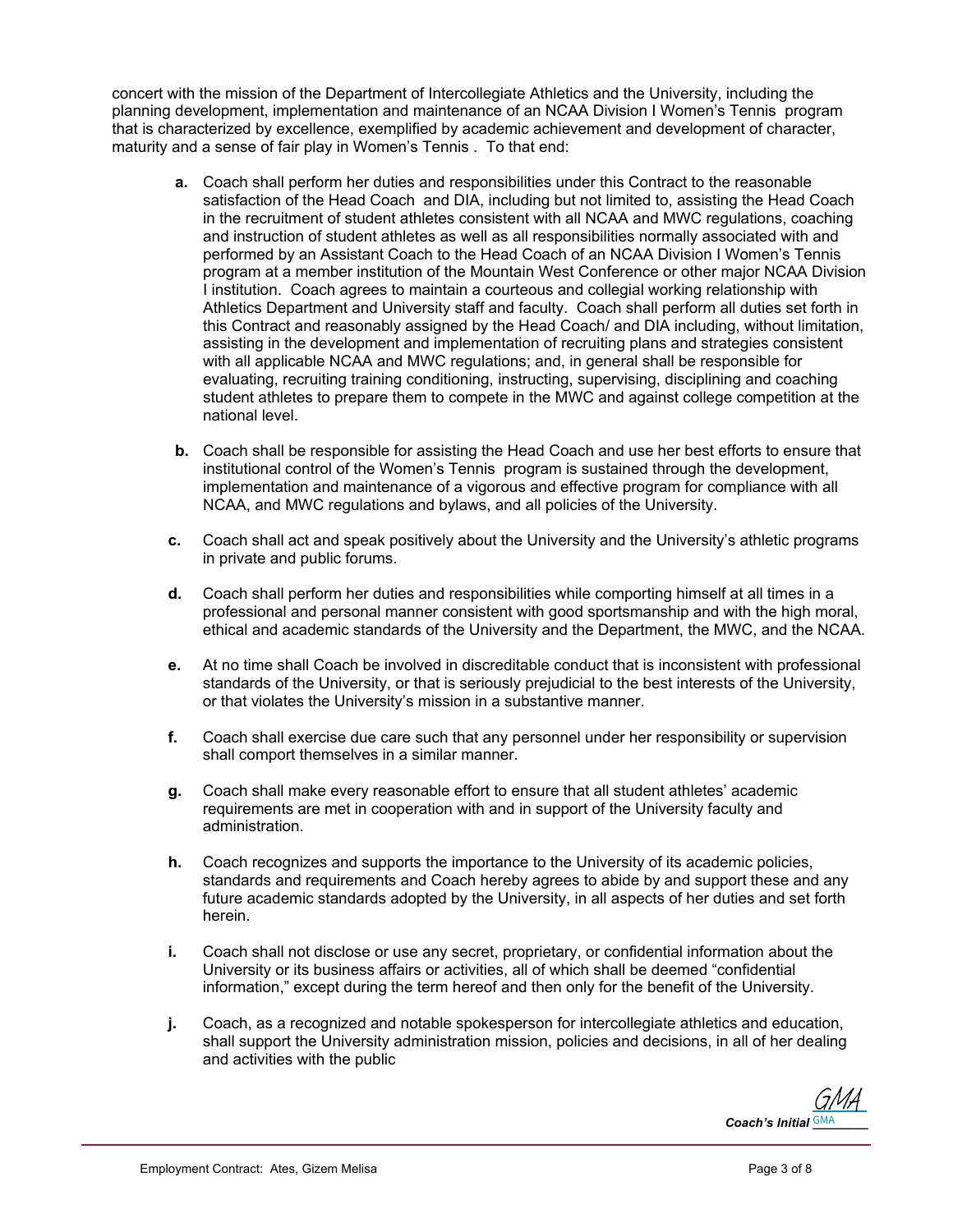**7. Conduct of Athletics Personnel:** Coach, hired to administer, conduct, and/or coach intercollegiate athletics, shall act with honesty and sportsmanship at all times in promoting the honor and dignity of fair play in the context of the high standards associated with collegiate competitive sports. Coach understands and agrees that honesty and sportsmanship at all times, and the promotion of the honor and dignity of fair play in the context of the high standards associated with collegiate competitive sports, are material to this Contract, and that any conduct that undermines these values may be grounds for discipline, which can include termination for cause in accordance with Section 11.

Coach acknowledges that negative statements concerning the Athletics Department, the University, and the State of New Mexico made to the media or in public may be detrimental to recruiting, fundraising, and the morale of coaches, staff and players in the Women's Tennis program and other programs of intercollegiate athletics and the reputation of the University. Therefore, Coach agrees that Coach is highly encouraged that whenever appropriate and in a timely manner, will first direct any complaint or criticism that Coach may have of a particular University Sports Program, the Athletics Department or the University to the DIA before directing the complaint or criticism to anyone else. This shall not prohibit Coach from making communications protected by whistleblower laws. Further, Coach shall make reasonable efforts to project a positive image with respect to the University, Athletics Department, and Women's Tennis Program. Any conduct that disparages the Women's Tennis Program, Athletics Department or the University may be grounds for discipline, which can include termination for cause in accordance with Section 11.

Coach shall not engage in activities or conduct injurious to the reputation of the University, including without limitation, repeatedly conveying to one person, or conveying to an assembled public group, negative information concerning the University.

- **8. Unethical Conduct:** Coach will refrain from unethical conduct. Unethical conduct may include, but is not limited to, the following examples of misconduct:
	- **a.** Refusal to furnish information relevant to an investigation of a possible violation of an NCAA regulation when requested to do so by the NCAA or the University;
	- **b.** Knowing involvement in arranging for fraudulent academic credit or false transcripts for a prospective or an enrolled student-athlete;
	- **c.** Knowing involvement in offering or providing a prospective or an enrolled student-athlete an improper inducement or extra benefit or improper financial aid;
	- **d.** Knowingly furnishing the NCAA or the University false or misleading information concerning Coach's involvement in or knowledge of matters relevant to a possible violation of an NCAA regulation;
	- **e.** Receipt of benefits by Coach for facilitation or arranging a meeting between a student-athlete and an agent, financial advisor, or a representative of an agent or advisor (e.g., "runner");
	- **f.** Refusal to furnish information relevant to an investigation of a possible violation of federal or state law or University policy when requested to do so by lawfully authorized federal or state agents or University officials or when otherwise required to report under University policy; or
	- **g.** Refusal to comply with regulatory or policy requirements, including but not limited to the reporting requirements imposed by the Jeanne Clery Disclosure of Campus Security Policy and Campus Crime Statistics Act, Title IX of the Education Amendments of 1972 (the "Clery Act"), and any and all University policies relating thereto.

Coach's agreement to refrain from unethical conduct is a material term of Coach's employment and this Contract. Coach expressly understands and acknowledges that unethical conduct is sufficient justification for Termination of Contract for Cause as described in Section 11.

Coach's Initial **GMA** [GMA](https://secure.na2.echosign.com/verifier?tx=CBJCHBCAABAAudPFRS5iXnToYKQ3N9ku7fVdCMKk9i62)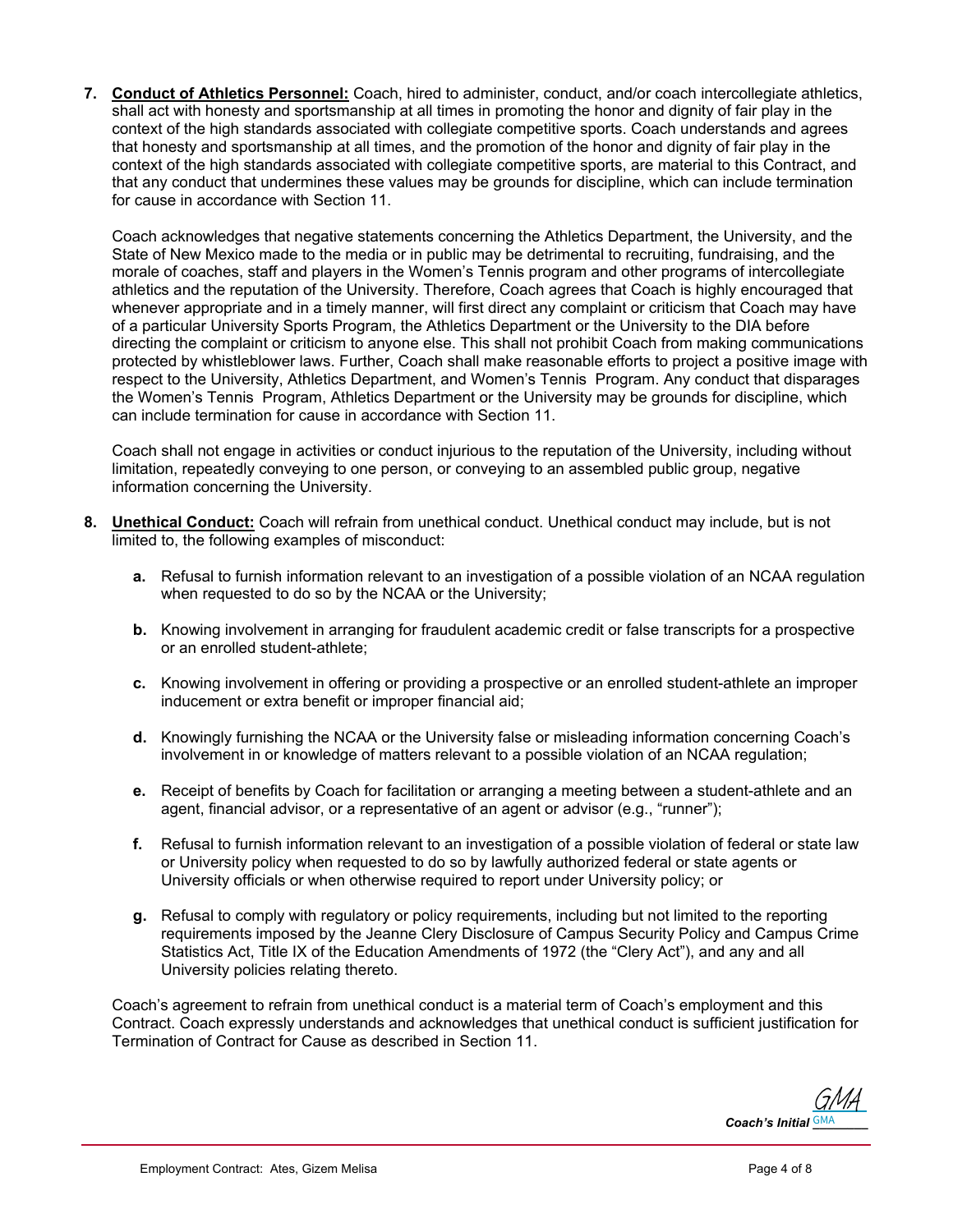**9. Compliance With Laws, Policies, Rules and Regulations:** Coach shall be responsible for being fully knowledgeable of, and being in full compliance with, the policies, rules, and regulations of the University, the MWC, or any other conference with which the University may elect to affiliate, the NCAA (as they are currently in force and as they are amended from time to time), as well as applicable federal laws, including but not limited to the Clery Act; Title IX of the Education Amendments of 1972; applicable New Mexico laws; and University policies regarding crime reporting and sexual harassment, including, but not limited to sexual harassment, sexual misconduct, and sexual violence. Coach shall immediately report any apparent or confirmed violations of the above laws, policies, rules, and regulations occurring in the department to the university's compliance staff, the DIA, or UNM's Division of Human Resources, as well as other University official/departments as may be required by University policy. Upon receiving any information about a person who has experienced sexual misconduct, harassment, sexual assault or other sexual violence, Coach shall also report the information to UNM's Office of Compliance, Ethics and Equal Opportunity (CEEO) within 24 hours, or as soon as reasonably practicable, by calling CEEO at 505-277-5251 or by email at oeounm@unm.edu. Failure by Coach to report immediately to the University's athletics compliance staff and, as appropriate the DIA or other responsible University official/department, any alleged violations of University, MWC or NCAA policies, rules or regulations by Coach or, upon becoming aware of violations by any coaches, staff members, student-athletes, or other persons under Coach's supervision that become known to Coach, which failure, in the reasonable opinion of the DIA (i) creates material risk for the University or Program or (ii) negatively affects the University or the Program in a material manner, shall subject Coach to disciplinary or corrective action as set forth in the NCAA enforcement procedure. Such failure to report shall also subject Coach to immediate suspension, at the University's sole discretion, for a period of time without pay, or termination as described in Section 11.

If the University determines that Coach is in violation of MWC or NCAA rules and regulations while employed by the University, or was in violation of NCAA or conference rules and regulations during prior employment at another NCAA member institution, Coach shall be subject to disciplinary or corrective action as set forth in the NCAA enforcement procedure and may be suspended without pay by the University at the University's reasonable discretion for a period of time not to exceed ninety (90) days, or terminated as described in Section 11. If Coach fails to meet her obligations as stated in this Section or fails to complete any Universityrequired training within six (6) months of the beginning of Coach's employment, or otherwise fails or refuses to meet her obligations under any law, regulation, policy or procedure, Coach may be subject to disciplinary action up to and including suspension and termination as described in Section 11.

Coach specifically acknowledges and agrees that Coach's compliance with applicable laws, policies, rules, and regulations are material obligations of this Contract.

- **10. Non-Applicability of University Employment Policies and Due Process Guarantees:** This Contract creates no expectancy of or property interest in continued employment with the University. Accordingly, no provisions of the University Administrative Policy manual (UAP) addressing or governing separation of employment, discipline and contract employees generally are applicable to Coach. No due process guarantees relating to progressive discipline, suspension, discharge, and appeal processes are accorded to Coach under this Contract. All rights, processes and notices afforded to Coach or required from Coach are specifically enumerated under sections 11, 12 and 13 of this Contract.
- **11. Termination of Contract for Cause:** The University reserves the right to immediately terminate this Contract for cause at any time. Cause includes, but is not limited to, violation of any material obligation of Coach under this Contract or any amendments hereto. In addition to a material breach of this Contract, the parties agree that the following non-exclusive list constitutes cause for termination under this Section:
	- **a.** insubordination;
	- **b.** Coach's neglect of, or failure or refusal to perform, her duties as Assistant Coach in any material respect after receiving written notice of such failure or refusal from the DIA;
	- **c.** Malfeasance involving misuse of University or donor funds in a single instance that totals more than \$1,000 or in repeated instances of lesser amounts;

Coach's Initial **GMA** [GMA](https://secure.na2.echosign.com/verifier?tx=CBJCHBCAABAAudPFRS5iXnToYKQ3N9ku7fVdCMKk9i62)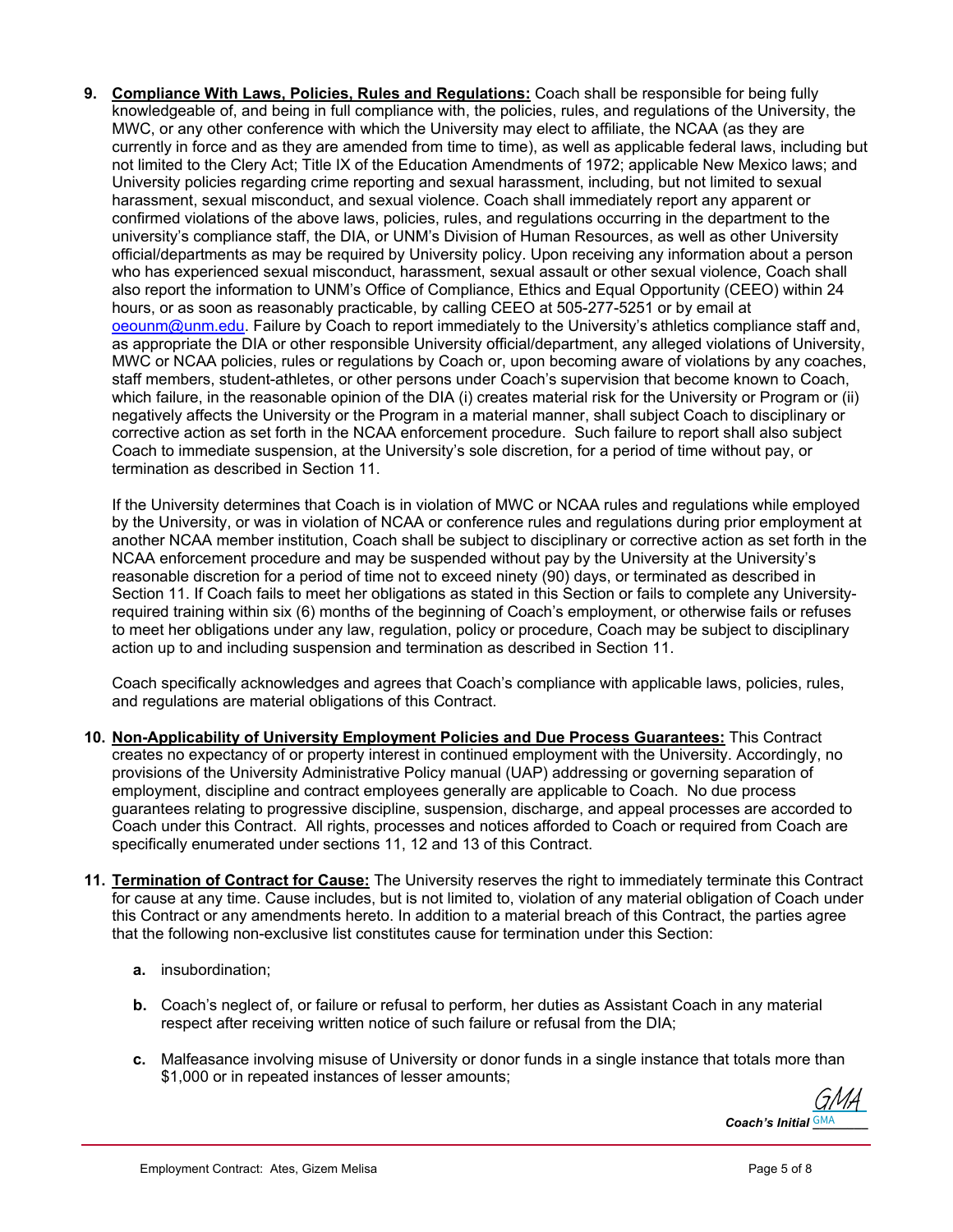- **d.** Coach's failure to comport herself in a manner consistent with good sportsmanship or the moral, ethical or academic standards specified in this Contract or in University policies and regulations;
- **e.** failure of Coach or any other person under her supervision and direction to comply with applicable standards or regulations of the MWC or the NCAA, federal or state law, or University rules, regulations or policies, as amended from time to time, regardless of whether such violation results in the imposition of sanctions or other consequences;
- **f.** Coach's failure to promote an atmosphere of compliance or her failure to properly and effectively monitor personnel under her supervision and direction which results in material non-compliance by Coach's personnel, with applicable standards or regulations of the MWC or the NCAA, federal or state law, or University rules, regulations, or policies, as amended from time to time, regardless of whether such violation results in the imposition of sanctions or other consequences;
- **g.** Coach's instruction to any assistant coach, student or other person to respond inaccurately or incompletely to any request or inquiry concerning a matter relevant to University's athletic programs or other institution of higher learning which shall be propounded by University, the NCAA, the MWC or other governing body having supervision over the athletic programs of University or such other institution of higher learning, or required by law;
- **h.** Coach's failure to fully cooperate in the enforcement and implementation of any drug testing and/or education program established by the University, the MWC, the NCAA, or pursuant to federal or state law that is applicable to student athletes or other employees of the University;
- **i.** Coach's being charged with, indicted for, pleading no contest to, or being convicted of (i) any felony; or, (ii) any misdemeanor involving gambling, drugs or alcohol. For purposes of termination of this Contract for cause, the parties agree that a conviction or plea will serve as conclusive evidence of the commission of the alleged crime by Coach;
- **j.** engaging in conduct which either (i) displays a continual, serious disrespect or continual, serious disregard for the mission of the University, (ii) brings Coach into public disrepute (ii) constitutes moral turpitude or breaches the high moral and ethical standards applicable to Coach as a visible representative of the University;
- **k.** major or repeated minor violation of policies, rules, or regulations of the University; major or repeated secondary infractions of the MWC or NCAA rules (including any similar infraction which may have occurred at Coach's prior employment); major or repeated minor violation of New Mexico or federal laws, regulations, or policies;
- **l.** Coach's misconduct, whether or not relating to Coach's employment, which is not in the best interest of the University or which violates the University's mission, interests, policies, or regulations, and which causes material damage to the reputation or dignity of the University or its athletics program;
- **m.** participating in any (i) gambling, bookmaking, wagering, or betting involving any athletic contest whatsoever wither by soliciting, placing or accepting a bet or wager or through a bookmaker, a pool, or any other method of gambling; or (ii) counseling, instruction, encouraging, or knowingly and intentionally permitting any student-athlete, assistant coach, or other individual under or subject to Coach's control, authority, or supervision to participate in such activity;
- **n.** failure to report promptly to the DIA in writing any violations or potential violations known to Coach of University Rules including, but not limited to, those by Coach, his assistant coaches, student athletes or other persons under the direct control or supervision of Coach;
- **o.** failure to take reasonable steps to ensure the physical and mental wellbeing of student athletes on the Women's Tennis team;

Coach's Initial **GMA** [GMA](https://secure.na2.echosign.com/verifier?tx=CBJCHBCAABAAudPFRS5iXnToYKQ3N9ku7fVdCMKk9i62)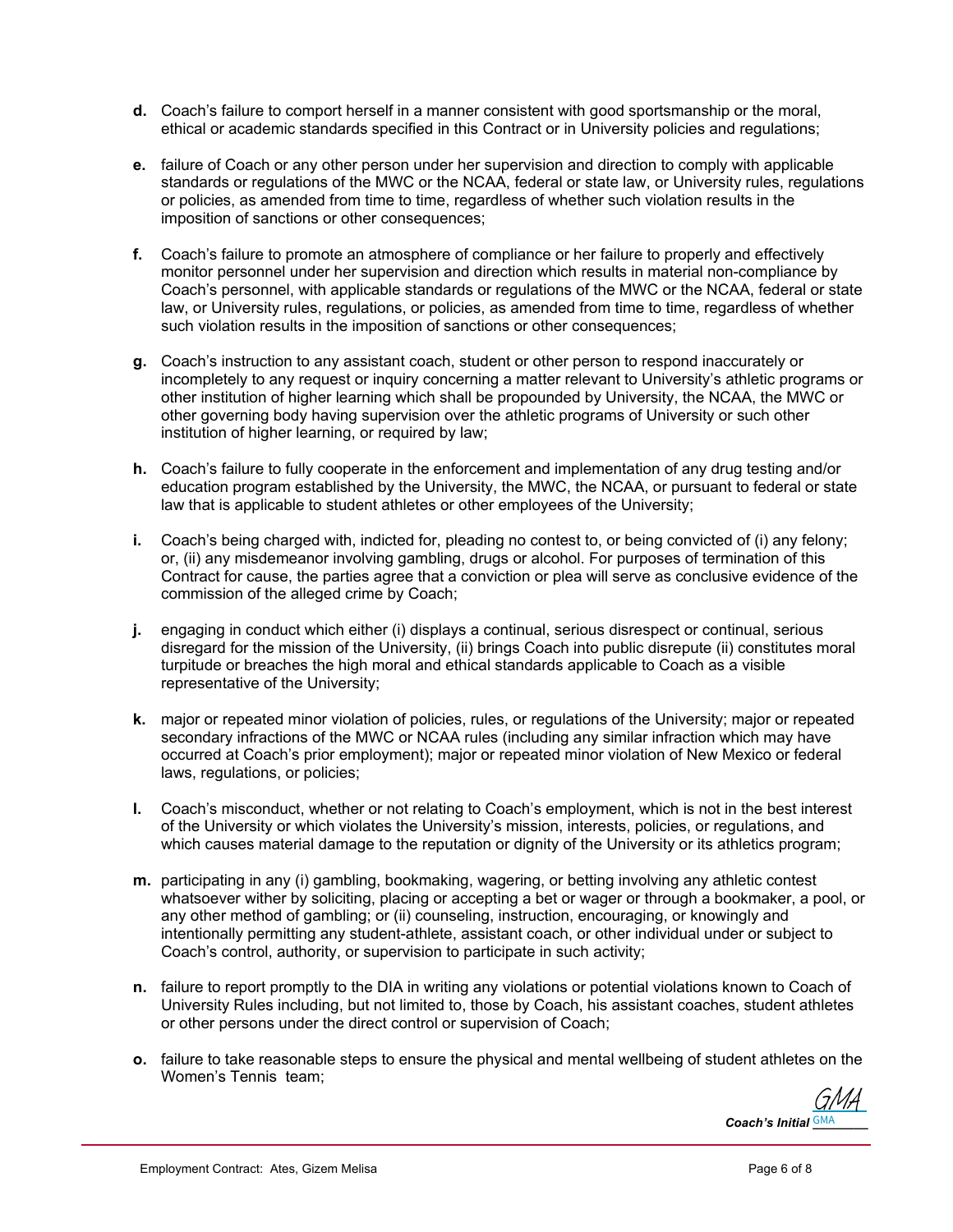- **p.** willful or grossly negligent conduct injurious to the University's Intercollegiate Women's Tennis Program or the University;
- **q.** any other reason violation of policies of the University or its Athletics Department.

If this Contract is terminated for cause, the University shall have no further liability except for base salary and fringe benefits accrued to the date of termination.

Nothing in this Section shall prevent, limit or otherwise interfere with the University's right to terminate the services of the Coach without cause at any time subject to the provisions of Section 12 herein. Therefore, this Section creates no expectancy of or property interest in continued employment and no University Administrative Policy addressing or governing progressive discipline, discharge or the appeal process for discharge shall be applicable to Coach.

- **12. Contract Non-Renewal:** Coach expressly agrees that there exists no expectancy of renewal of this Contract beyond the term stated in Section 2 herein. Coach also expressly agrees that no notice that this Contract will not be renewed is required. Coach understands that this provision contradicts UAP 3240, Contract Employees, and expressly agrees that no notice is required. The obligations of the University and Coach pursuant to this Contract shall terminate with the termination or non-renewal of Coach's employment.
- **13. Termination by Disability or Death**: It is expressly understood and agreed that this is a personal service agreement between the parties and that in the event of the incapacity of Coach to the degree that she is rendered incapable of performing the obligations and duties contained in this Contract for a period of more than ninety (90) consecutive days, as certified by two (2) physicians selected or approved by the University, or her untimely demise, this Contract shall terminate and the University shall have no further financial or other obligation whosoever hereunder except to pay Coach his base salary and benefits accrued to the date of termination.
- **14. Complete Employment Contract:** This Employment Contract and any Exhibits attached hereto and incorporated herein by reference, constitute the final and complete agreement between the parties. Any amendments or further addenda, hereafter agreed to by both parties, shall be in writing and executed with the same formality. All prior and contemporaneous negotiations and agreements pertaining to Coach's employment by the University are deemed incorporated into this Contract and such documents and instruments are deemed to have been abandoned if not so incorporated. No verbal understandings, statements, promises, or inducements contrary to the terms of this Contract exist.
- **15. Severability:** If any provision of this Contract is held to be invalid or unenforceable for any reason, such provision shall be ineffective to the extent of such invalidity or unenforceability; provided, however, that the remaining provisions will continue in full force without being impaired or invalidated in any way unless such invalid or unenforceable provision or clause shall be so significant as to materially affect the Parties' expectations regarding this Contract. The Parties shall replace any invalid or unenforceable provision with valid provision which most closely approximates the intent and economic effect of the invalid or unenforceable provision.
- **16. Governing Law and Forum:** This Contract, and any other amendments, shall be governed by and construed in accordance with the laws of the State of New Mexico and the policies and procedures of The University of New Mexico Board of Regents.
- **17. Waiver:** No waiver by either party of any rights under this Contract will be valid unless set forth in a writing signed by that party. The failure of either party to insist upon strict performance of this Contract shall not be construed as a waiver of any of the party's other rights under the Contract.
- **18. Captions:** The captions used herein are for convenience only and do not in any way limit or amplify the terms and provisions hereof.

Coach's Initial **GMA** [GMA](https://secure.na2.echosign.com/verifier?tx=CBJCHBCAABAAudPFRS5iXnToYKQ3N9ku7fVdCMKk9i62)